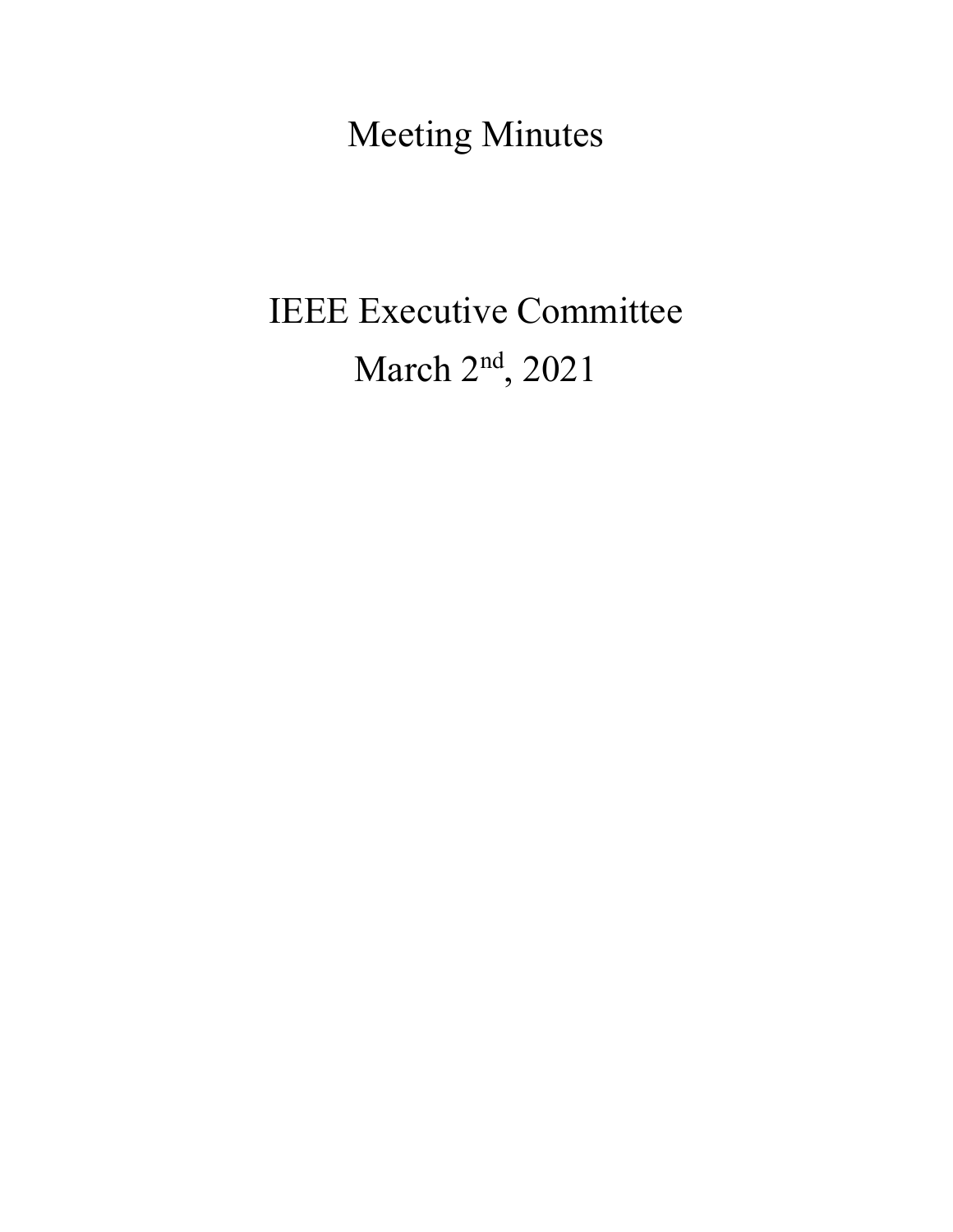

University of Saskatchewan IEEE Student Branch Meeting minutes for Mar 2nd, 2020 Page 2 of 6

### 1. CALL MEETING TO ORDER

Motion: Leo Second: Riley

# 2. CALL FOR QUORUM

| <b>ABSENT</b> | <b>PRESENT</b>                                   | <b>POSITION</b>                   | <b>MEMBER</b>                                            | <b>SIGNATURES</b> |
|---------------|--------------------------------------------------|-----------------------------------|----------------------------------------------------------|-------------------|
|               | $\mathbf{x}$                                     | Chair*                            | Alexandria Shields<br>(Lexie)                            |                   |
|               | X                                                | Vice Chair*                       | Jonathan Tu                                              |                   |
| X             |                                                  | Finance Director*                 | Rafeh Khan                                               |                   |
| X             |                                                  | Academic Director*                | Devin Ramaswami                                          |                   |
|               | $\boldsymbol{x}$                                 | Social Director*                  | Leo Blocka                                               |                   |
|               | $\mathbf{x}$                                     | <b>Public Relations Director*</b> | <b>Austin Grismer</b>                                    |                   |
|               | $\mathbf{x}$                                     | McNaughton Director*              | Braeden Leisler                                          |                   |
|               |                                                  | <b>Illumination Director*</b>     | N/A                                                      |                   |
|               | $\boldsymbol{x}$                                 | Community Outreach Director*      | Nate Berzolla                                            |                   |
|               | X                                                | Grad. Banquet Director*           | <b>Riley Stevenson</b>                                   |                   |
|               |                                                  | <b>Robotics Coordinator</b>       | N/A                                                      |                   |
|               | $\mathbf{x}$                                     | Discord Manager                   | Alex Bechtold                                            |                   |
|               | $\mathbf{x}$                                     | Grad. Student Rep.                | Logan Markewich                                          |                   |
| X<br>X        | $\mathbf{x}$                                     | Second Year Rep.                  | Gedeon Isezerano<br>Hasin Raihan<br>David John           |                   |
|               | $\mathbf{x}$<br>$\mathbf{x}$<br>$\boldsymbol{x}$ | Third Year Rep.                   | Alex Bechtold<br>Drew Johnston<br><b>Keaton Mollberg</b> |                   |
| X<br>x        |                                                  | Fourth Year Rep.                  | Dayne Gawley<br>Dayton Haubrich                          |                   |

\* Indicates Officer positions entitled to vote and compose the "Executive Committee".

Executive Meetings are only to be attended by Executive members, the Class Representative Committee and any non-Executive individual(s) invited by the Branch Chair for official purposes (Constitution Article 9, Section 2).

Quorum for any Executive meeting is two-thirds of the Executive. No motions can be passed without quorum. With quorum, all motions may be passed by simple majority vote (Constitution Article 9, Section 4).

# 3. Accept meeting minutes from last meeting

Motion: Riley Result: Pass Against:0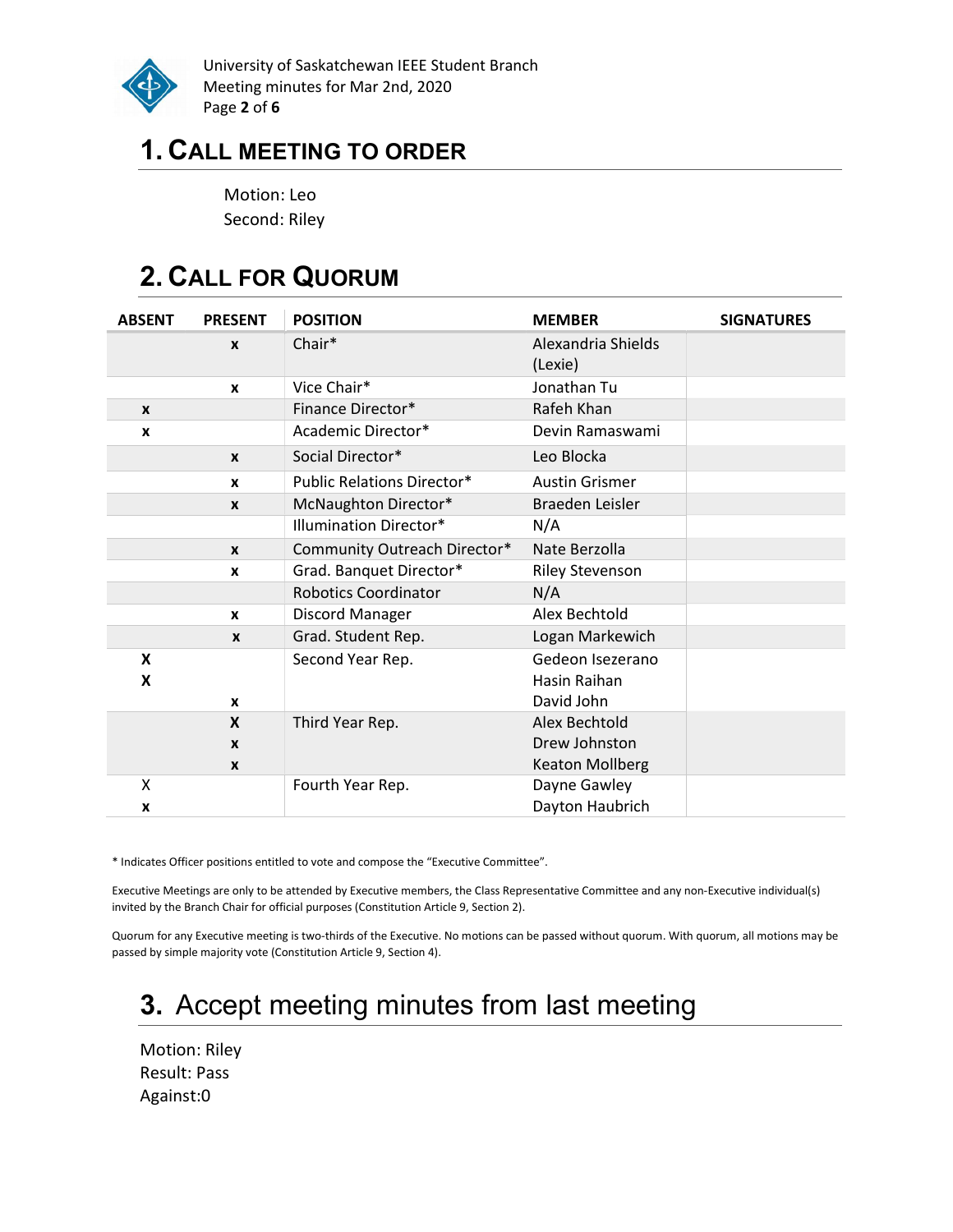

# 4. NEW BUSINESS

4.1. Executive Items

#### **Chair**

- **Scholarships** 
	- $\circ$  Going into preliminary year of the degree (1 year left)
		- Need to be in good standing with IEEE branch (and be a member with a year of participation
		- Talk to lexie to get help on this
- NSS meeting
	- $\circ$  This Thursday (March 4<sup>th</sup>)
- **Johanson meeting** 
	- o Wants us to know he will not do last minute recommendations
	- o Lexie and Dayton will be attending the EE discipline info night
	- o Keaton and Riley will be attending the CME discipline info night
	- o Will be upgrading EE/CME labs
		- They want recommendations for what to upgrade
			- Send to Lexie
	- o Town halls
		- Possibly want a  $3<sup>rd</sup>/4<sup>th</sup>$  year students meeting
	- o Looking for a possible hire for the student to help develop the first year engineering EE/CME lab
		- Centered around robots
		- Can send a message to Lexie or email Chandler/Johanson
	- o Grad shouldn't be on March 18<sup>th</sup>
	- o Sent an email to Johanson regarding student feedback
		- Regarding live sessions can cause stress in some students

#### Vice Chair

- Can start working on the student activities branch report
- **Uploading exams to the exam bank on the IEEE website**

#### Financial Director

**Not Present**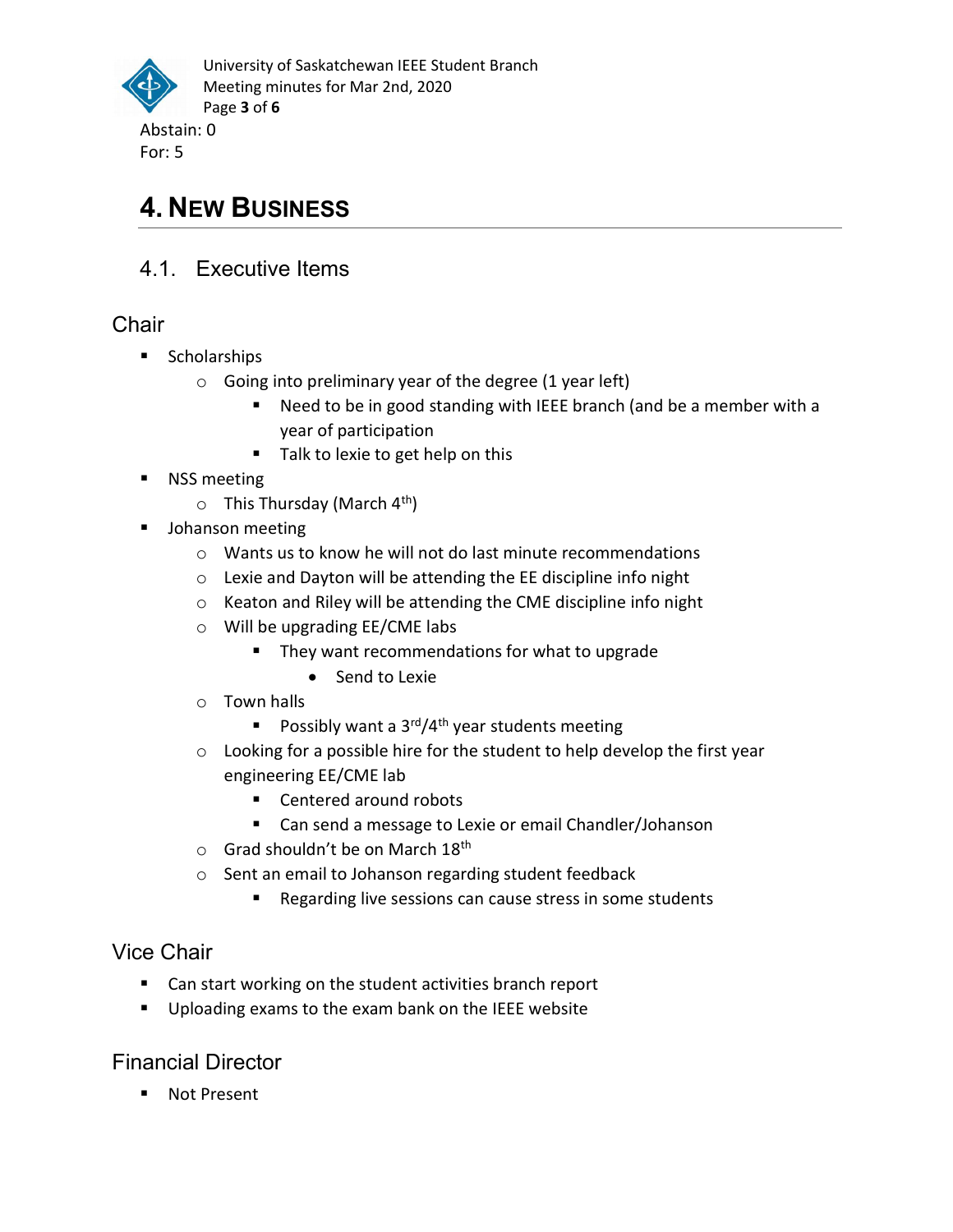

University of Saskatchewan IEEE Student Branch Meeting minutes for Mar 2nd, 2020

Page 4 of 6

#### Academic Director

- EE382 tutorial
	- o Only 4 people showed up
- **EE241** tutorial
	- o Good turnout, good questions
- **Planning finals tutorials** 
	- o EE241, EE382, EE232

#### Social Director

- Worked with Nate on the new events that can happen in March/April/May
	- o Charity event Mario Kart 64 challenge
		- 50/50 entry (half goes to winner/ half goes to charity)
	- o Will need input from the next set of executives
	- o We will not be distributing any Copyrighted ROMs
	- o Still need input from Rafeh
- **Minecraft competition** 
	- o Completed (Winners: Lars and Heather)
	- o Everyone who participated had done cool designs
	- o Next time maybe have it for a longer period of time
	- o Still need to talk to Raf to get payments out
- **Poker night** 
	- o Riley was crowned Poker Champion

#### Public Relations Director

■ Nothing to report

#### McNaughton Director

**Will need to gather the keys regarding McNaughton.** 

#### Illumination Director

- **Things are going well**
- May need some volunteers to send some emails (Nate, David, and Keaton)
- **March 12<sup>th</sup>** is event day and registration deadline (12:55)

#### Community Outreach Director

■ Nothing to Report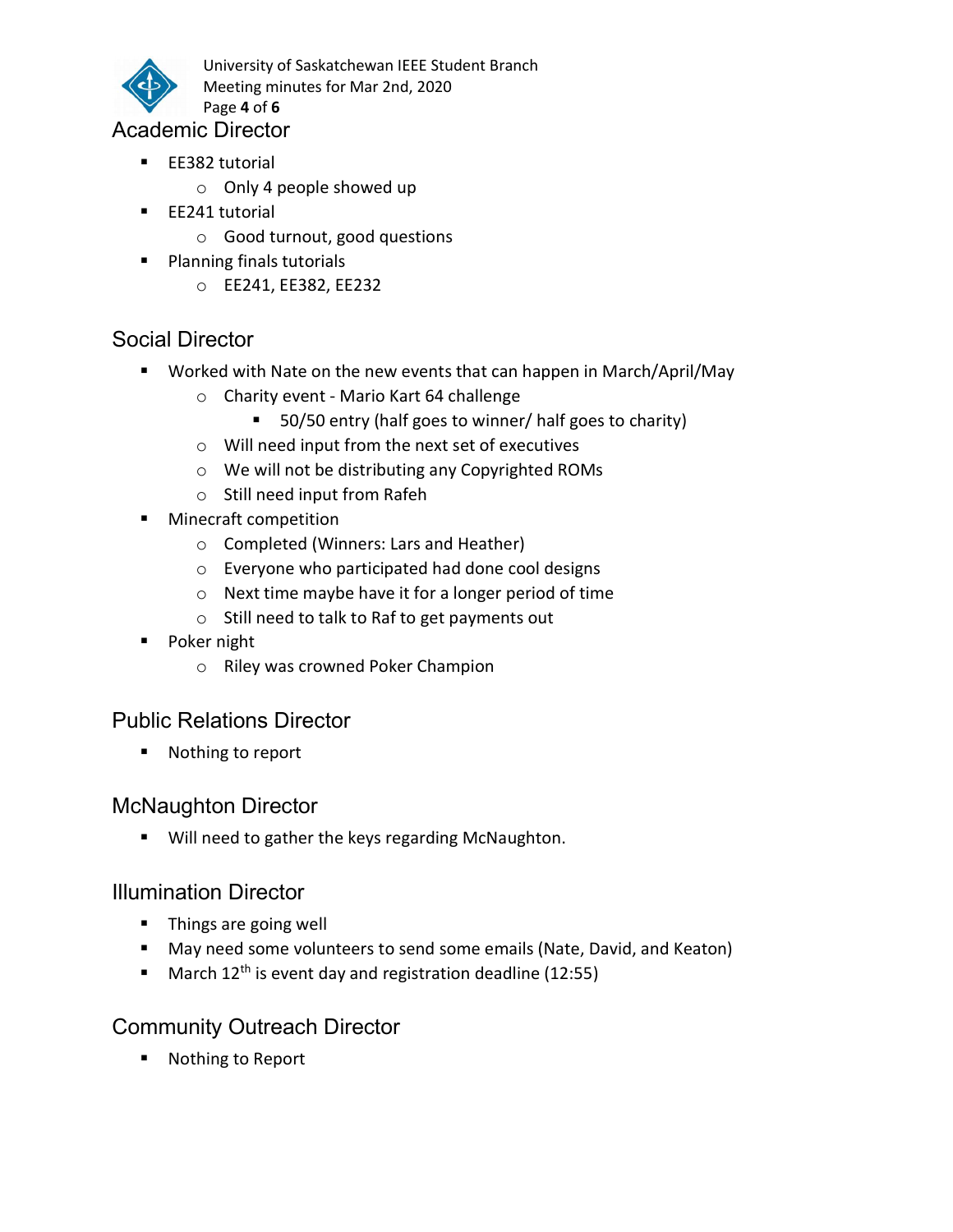

University of Saskatchewan IEEE Student Branch Meeting minutes for Mar 2nd, 2020 Page 5 of 6

#### Graduation Banquet Director

- **Emails are sent to professors** 
	- o Talk to Alex about this
- **Deciding it will be on a Saturday, March 27th**
- Adding some fun things
	- o Funny questionnaires/ speeches/ things that happened in the past 4 years
- Will get a sign up if people are okay with the event being recorded

# **SPECIAL COMMITTEE ITEMS**

#### Social Committee

Not Present

#### Discord Manager

• Added a new bot (Daily self-care reminder)

# STUDENT REPRESENTATIVE COMMITTEE ITEMS

#### Graduate Student Representative

■ Nothing to Report.

#### Second Year Representative

■ Nothing to Report.

#### Third Year Representative

■ Nothing to Report.

#### Fourth Year Representative

■ Not Present

# 5. DISCUSSION

- **If Iron Ring ceremony application due March 6th**
- Do your year end reports (Due March  $26^{th}$ )